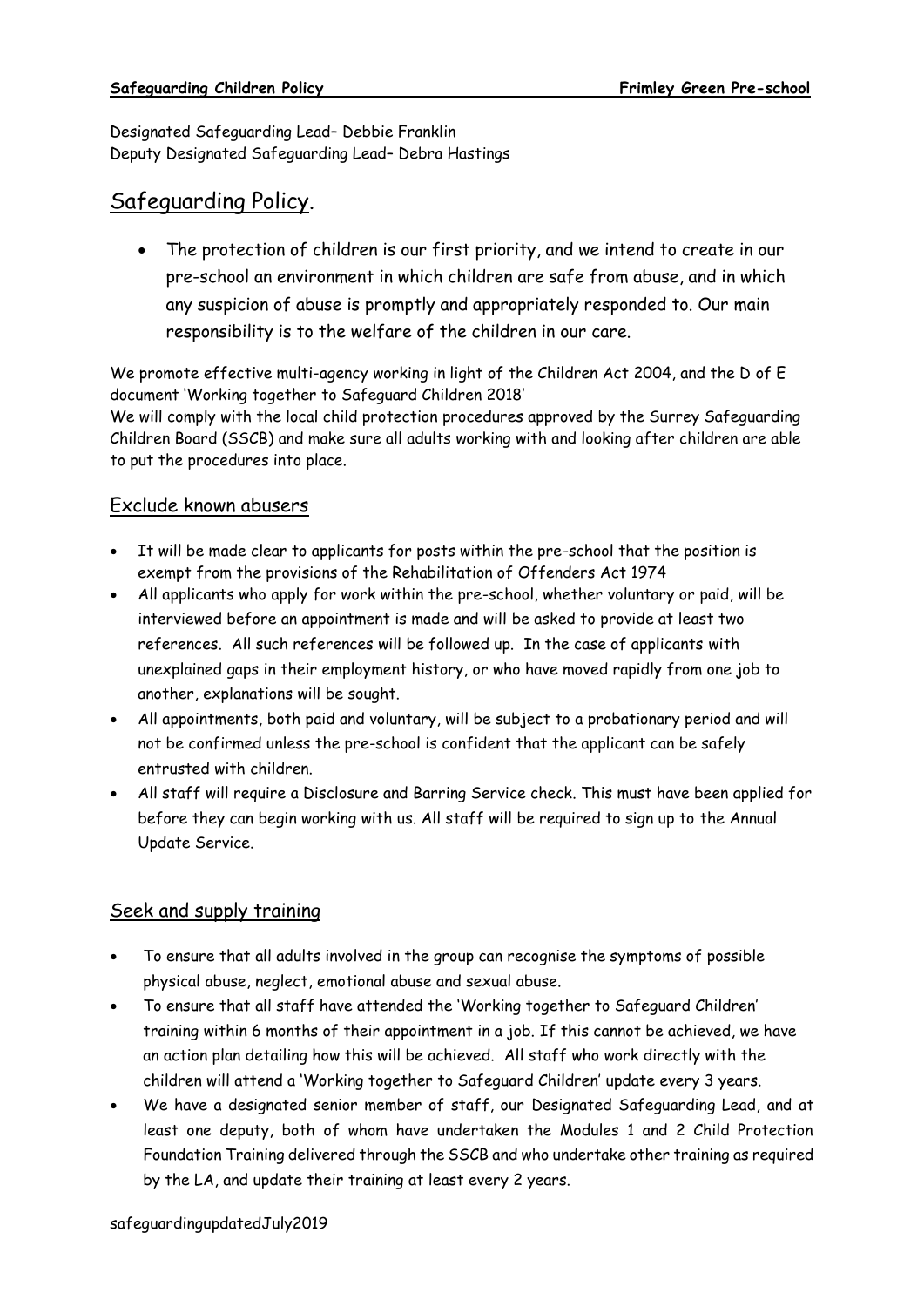• All staff, volunteers and students follow an Induction programme which covers Safeguarding Children information. They must all read the Safeguarding Children Policy and procedures and be aware of who the DSL and Deputy DSL are. They must be aware of not making themselves vulnerable.

## Designated Safeguarding Lead

The role of the Designated Safeguarding Lead is:

- Sharing information with the staff
- Accessing information and liaising with outside agencies to make sure information is up to date.
- Collating and recording information when there are concerns about a child taking into account the need for confidentiality.
- Contacting the SURREY CHILDREN'S SPA (THE SINGLE POINT OF ACCESS)
- Checking the Operation Encompass email daily preferably around 10am.

**The Surrey Children's SPA** is the umbrella term for the front door to support, information and advice for residents, families and those who work with Surrey Children. The SPA is the conduit for access to services at levels 3 and 4 of Effective Family Resilience, it also provides direct information, advice and guidance to residents and people who work with children in Surrey about where and how to find the appropriate support for families. We are committed to children and their families receiving the right help at the right time and our SPA will better enable us to fulfil this commitment.

### **Phone:** 0300 470 9100

**Out of hours phone**: 01483 517898 to speak to our emergency duty team. **For concerns for a child or young person email:** [csmash@surreycc.gov.uk](mailto:csmash@surreycc.gov.uk) (Emails are only dealt with during normal office hours)

• Specifically to check the Surrey Safeguarding children website once a month [www.surreycc.gov.uk/safeguarding](http://www.surreycc.gov.uk/safeguarding) and cascade any changes to other staff.

### Referral

- **The first concern will be the child.** Children whose condition or behaviour has given cause for concern will be listened to, reassured and helped to understand that they themselves are valued and respected and have not been at fault.
- Keeping written records of concerns about a child even if there is no need to make an immediate referral. Changes in children's behaviour/appearance will be investigated and recorded.
- A child will be referred to CHILDREN'S SPA (THE SINGLE POINT OF ACCESS) via **0300 470 9100** or at c[smash@surreycc.gov.uk](mailto:mash@surreycc.gov.uk) (Open Mon –Fri 9am -5pm) if there are concerns about possible abuse. Outside of office hours referral can be made via emergency duty team on **Tel: 01483 517898**. If it is an emergency the Police may be contacted as well. Referrals will be made via the 'Request for support' form. When people request support it is implicit that the family is not being handed over but that the request is for children's services to join the existing network around the family. Download at: <https://www.surreyscb.org.uk/resources-category/sscbmultiagencyforms/>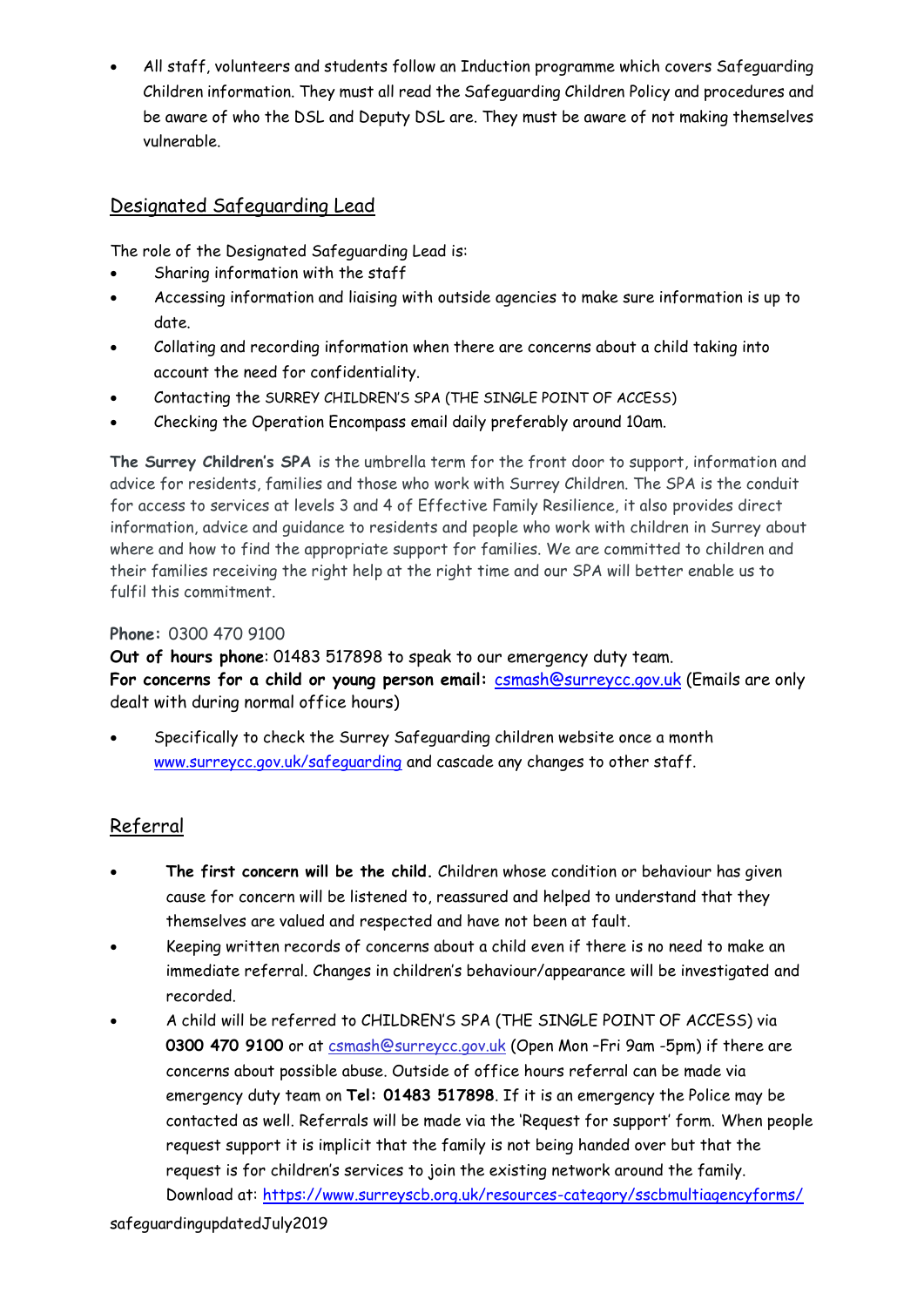- If we have a concern about a child we will share these concerns with parents/carers. All requests for support and contacts with the **C-SPA** will be directed through the contact centre to the **Children's Request for Support team**.
- Suspicions and investigations will be kept confidential, shared only with those who need to know. The people most commonly involved will be the member of staff/key person, the pre-school leader and the management committee chair.
- Staff will use the **Surrey Effective Support Windscreen** to assist when deciding on the level of need and when to refer.



<https://eyfs.info/applications/core/interface/file/attachment.php?id=71716>

- Requests for support that reach **level 4 of Effective Family Resilience** will be sent straight to the Quadrant Assessment Teams. The duty manager will assess and record whether the needs of the child require assessment under s.17 Children Act 1989 or if a strategy meeting is required to determine whether the assessment should be under s.47.
- Requests for support up to **Level 3 of Effective Family Resilience** will be directed to the Early Help Hub**.** The Early Help Hub is staffed by advisors from early years, family information service, SEND, youth homeless, education, Surrey Police and early help. The Early Help Hub will offer information advice and guidance to residents and those working with children in Surrey. All of the Early Help Hub staff will be trained in motivational interviewing and they will assist families to seek help using the online **Family Information Service (FIS),** will offer advice to those working with families about how best to support them and connect them to other people or services who can join them to support a family.
- The Early Help Hub will act as the main conduit for support for families at Level 3 of Effective Family Resilience. Family Centres will offer a range of evidence based interventions for children at levels 2 and 3 of Effective Family Resilience.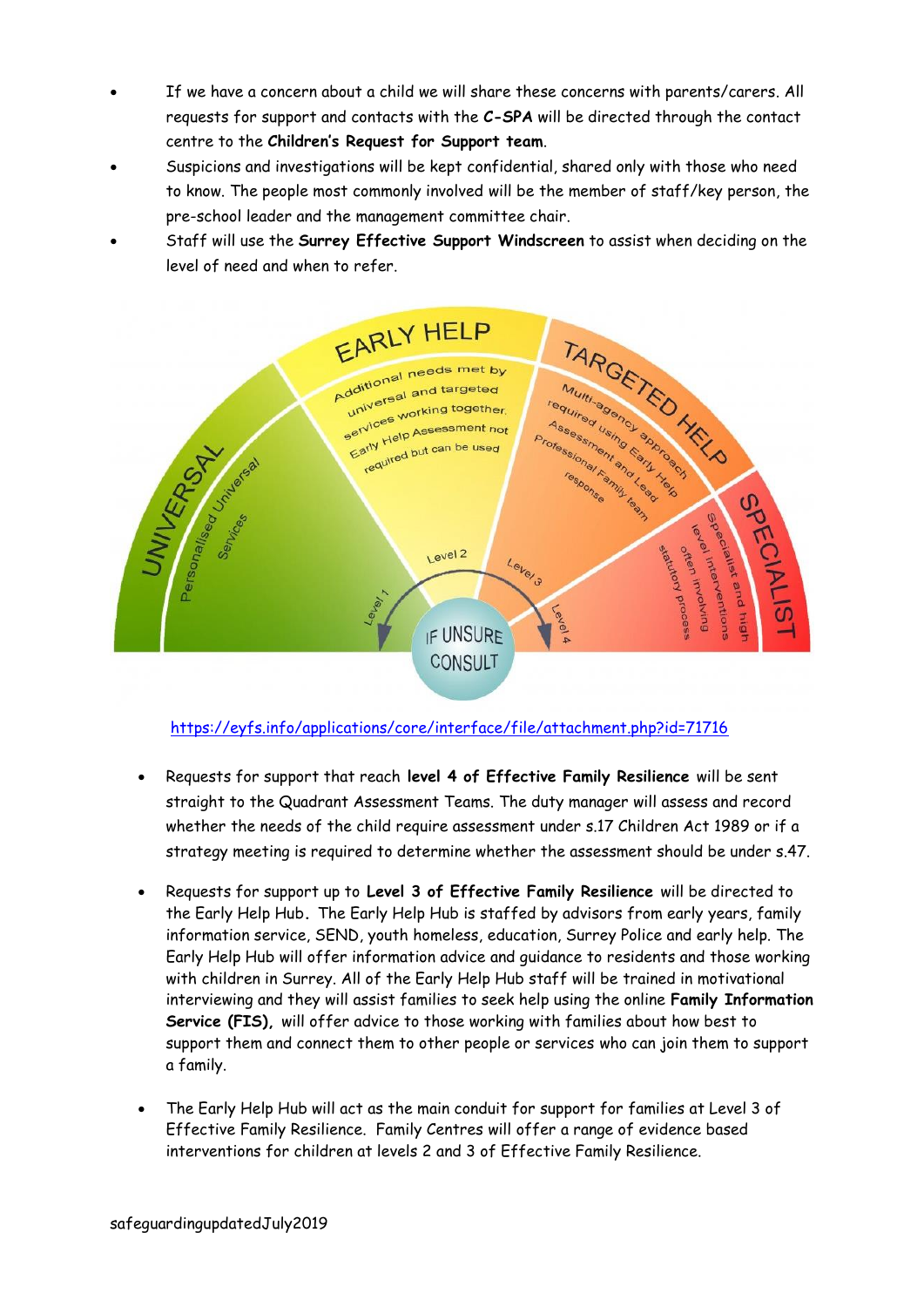- The **Family Support Programme (FSP)** will also support families with children aged 5 18 and is delivered by 6 teams covering the 11 Districts and Boroughs.
- **CAMHS and SEND** will be co-located in the **Early Help Hub.** Both services will have their front door triage co-located with partners in the Hub.
- For advice for Early Years Professionals use the **Child Protection Consultation Line**  which is operational between Monday and Friday, 9am to 5pm on **0300 470 9100** and select the consultation line option. The Consultation line staff will give advice only. If they advise a request for support is required, they will record this on the child's record and the referrers call will be forwarded to the Contact Centre. If they advise Early Help support, they will note the same on the child's record and forward to Early Help Services. The referrer should note on the Request for Support form that a consultation has taken place with the Consultation Line and that they were advised to make a child protection request for support. This will enable the appropriate support to be given to the child and family in a timely manner.

### Disguised Compliance

"Disguised compliance involves a parent or carer giving the appearance of cooperating with child welfare agencies to avoid raising suspicions, to allay professional concerns and ultimately to diffuse professional interventions" (Reder et al 1993)

SSCB definition – "Involves clients not admitting to their lack of commitment to change but working subversively to undermine the process"

We will be alert to disguised compliance.

Recognition of disguised compliance:

- No significant change at reviews despite significant input
- Parents/carers agree with professionals but put in little effort into making changes
- Change occurs as a result of external agencies/resources, not the parents/carers efforts
- Parents/carers engage with certain aspects of plan only
- Parents/carers align themselves with certain professionals
- Child's report of matters is in conflict with parents' report

### Not Independently Mobile Children

- Current guidance on children who are Not Independently Mobile (NIM) who present with bruising or otherwise suspicious marks **will** be followed.
- Children with disabilities who are not mobile should also be considered within this guidance.
- Bruising is the commonest presenting feature of physical abuse in children.
- The younger the child, the greater the risk that bruising is non-accidental.
- Any bruising or mark that might be bruising, in a child of any age, should be taken as a matter for inquiry and concern.
- Bruising in a child not independently mobile (any child who is not yet crawling, bottom shuffling, pulling to stand, cruising or walking independently: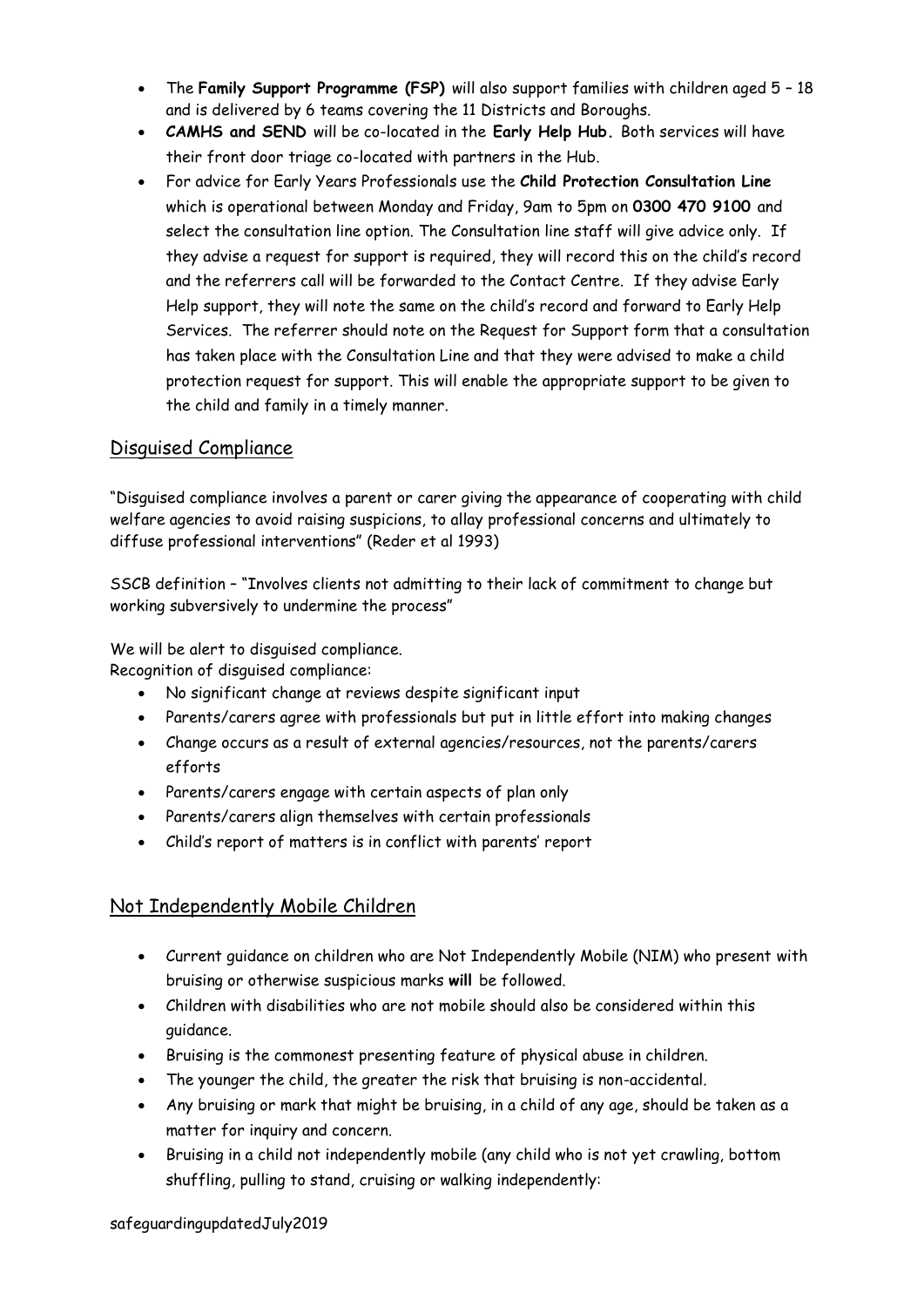- Includes all children under 6 months even if they are rolling, or children with significant
- Disabilities resulting in immobility should raise suspicion of maltreatment and should result in an immediate referral to the Surrey Children's Spa (C-SPA).
- It is the responsibility of the examining paediatrician to decide whether bruising is consistent with an innocent cause or not, even if a plausible explanation is given by the carer.

### Procedure for allegation of abuse made against a Staff Member

- If a volunteer or member of staff is accused of any form of child abuse, the person in charge of the group will interview her/him immediately. The person accused may choose to attend the interview accompanied by a friend or colleague and to seek advice from a legal source.
- Allegations against adults working in Pre-school will be referred to the LADO (Local Authority Designated Officer) for advice. Contact Duty LADO via 0300 123 1650 (option 3)
- For further advice contact The Early Years Educational Effectiveness Team named officer on 01372 833826/07800 622005 or email on [education.safeguarding@surreycc.gov.uk](mailto:education.safeguarding@surreycc.gov.uk) The interview will usually be with the preschool supervisor. (If the allegation is against the supervisor, the DSL will conduct the interview.) The accused person will be informed of the allegation, and may be suspended on full pay while an investigation is made.
- Investigations will be in line with SSCB procedures, and conducted in conjunction with the SSCB. Ofsted will be notified as soon as possible but at the latest within 14 days.
- Confidential records will be kept of the allegation, and of all subsequent proceedings. OFSTED will be informed at all stages of the enquiry.
- The Chair person will be responsible for giving support to the staff member who has had the allegation made against them unless the Chair is personally involved in the allegation (ie/ their child). Contact details will be available for the NSPCC or Samaritans to provide support to the staff member.
- Any staff who's employment is terminated as a result of a safeguarding issue will be referred to the DBS: [https://www.gov.uk/government/organisations/disclosure-and](https://www.gov.uk/government/organisations/disclosure-and-barring-service)[barring-service](https://www.gov.uk/government/organisations/disclosure-and-barring-service)

## Keep records

- Whenever worrying changes are observed in a child's behaviour, physical condition or appearance, a specific and confidential record will be set up, quite separate from the usual on-going observations of children's progress and development.
- The record will include, in addition to the name, address and age of the child, timed and dated observations describing objectively the child's behaviour/appearance; without comment or interpretation where possible the exact words spoken by the child; the dated name and signature of the recorder.
- Such records will be kept in the Confidential Incident Record Book, and will not be accessible to people other than the pre-school leader, DSL, chair and Key Person, or other member of staff as appropriate.
- The Supervisor is responsible for checking the Confidential Incident Record Book and Accident Record termly to monitor/identify possible safeguarding children issues.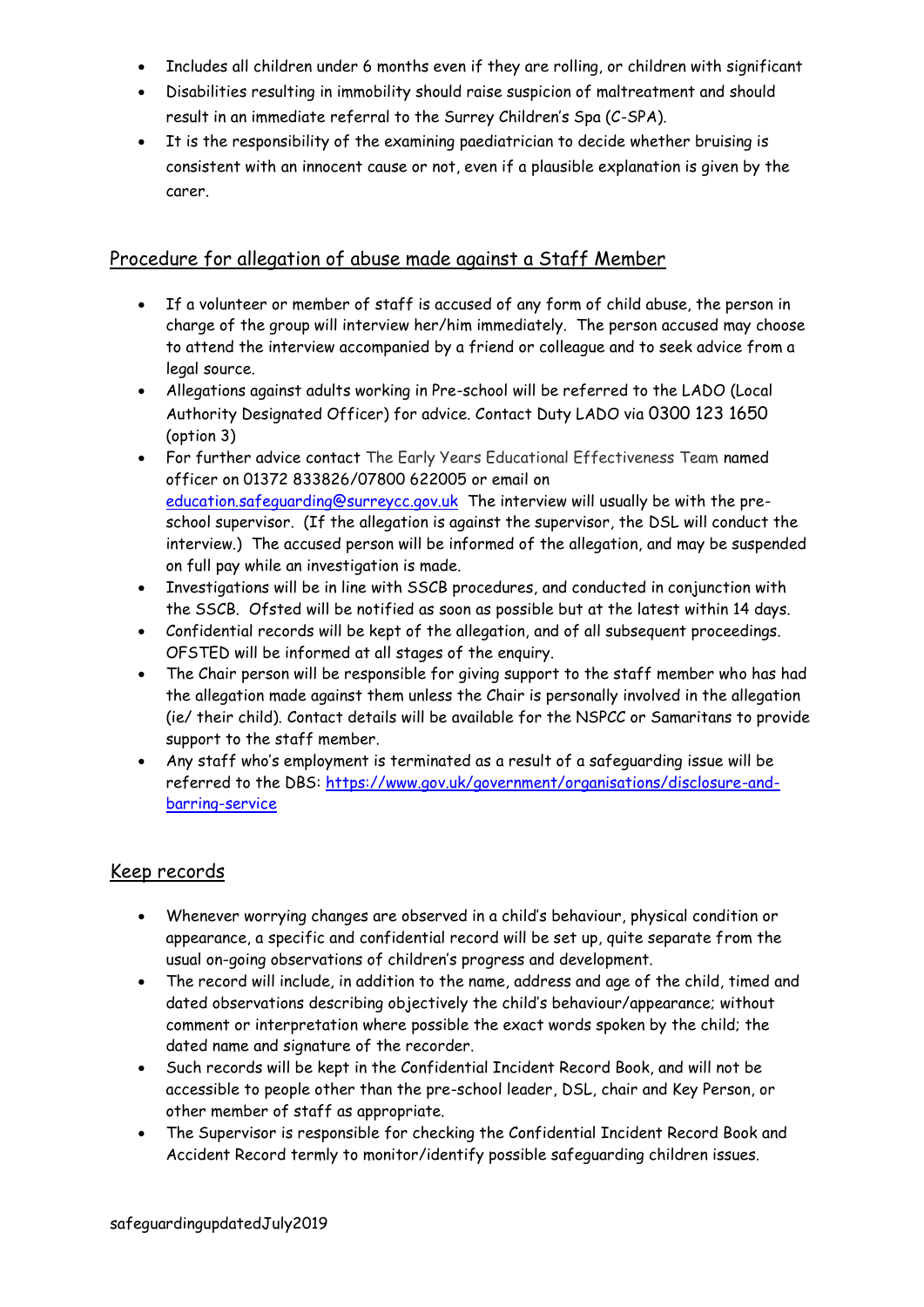## Liaise with other professionals

- The pre-school operates in accordance with guidelines laid down by the Surrey Safeguarding Children's Board (SSCB). Confidential records kept on children about whom the pre-school is anxious will be shared with the Surrey Safeguarding Children's Board (SSCB) if the pre-school feels that adequate explanations for changes in the child's condition have not been provided.
- We will maintain ongoing contact with SSCB, together with names, addresses and telephone numbers of individual social workers, to ensure that it would be easy, in any emergency, for the pre-school and the SSCB to work well together.
- Records will also be kept of the local NSPCC contact, or other contact(s) as appropriate.
- Information of child protection concerns/cases will be shared with the child's new setting/school, with permission from the child's parents/carers.

### Support families

- The pre-school will take every step in its power to build up trusting and supportive relationships between families and staff and volunteers in the group
- Where abuse at home is suspected, the pre-school will continue to welcome the child and family while investigations proceed
- Confidential records kept on a child will be shared with parents. However, if sharing information may put the child at risk of significant harm, we will seek advice from the Duty Team at **The Surrey Children's SPA** on Tel: 0300 470 9100
- With the proviso that the care and safety of the child must always be paramount, the pre-school will do everything in its power to support and work with the child's family.

### Photographs

- Parents and carers are requested to complete a parental consent form regarding the taking of photographs. This includes taking of pictures in pre-school, taking photos for the website and also for photographs to be used by outside agencies.
- Taking photographs is a means of recording a child's progress alongside other means of record keeping [written observations, the child's Record of Learning, samples of work etc].
- Any photos taken at Pre-school by parents/carers can only be used for the parent/carers personal use and any photos with other children in **cannot** be posted on any social networking sites or shared via the Internet. This is to protect all the children in our care.

### Non-attendance of children and Students

- Parents/Carers are asked to telephone Pre-school to inform us of any child sickness, holidays and absence by 9.15am.
- If a child doesn't arrive for their regular session and we haven't been informed why, the child's Key Person will call the parent/carer to find out why. (We will start calling at 10am) Contact will be attempted with the child's emergency contact and the parent/carer will be asked to make verbal contact with the Pre-school. If contact is not made with the parent/carer a request will be made to the Police for a welfare visit.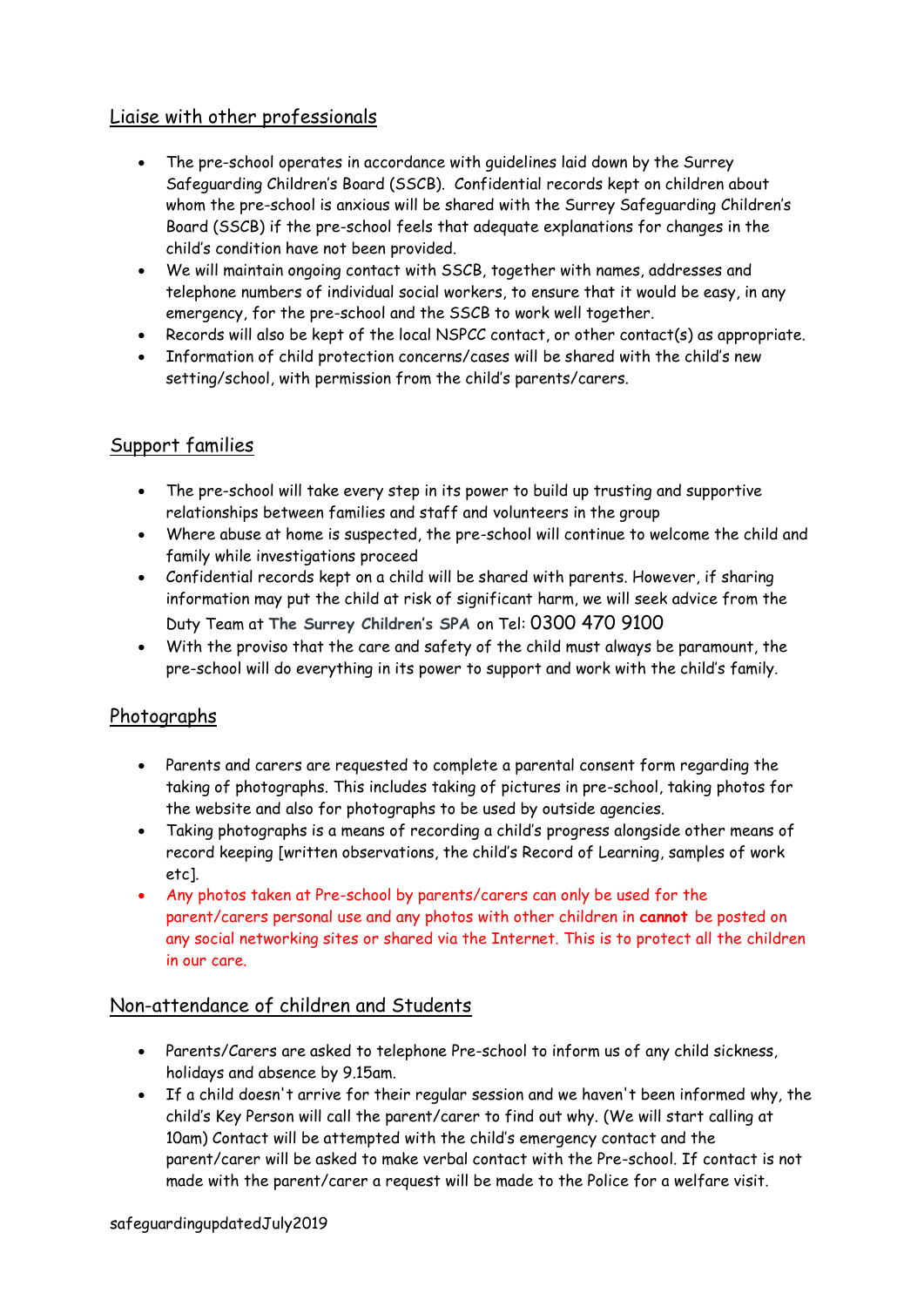A record will be kept of all contact made in the child's records.

• In the case of students attending for placement or work experience, the student will be responsible for notifying Pre-school and their College Tutor of any absence. If the student fails to attend for a sessions we will contact them and then the College Tutor.

### Prevent abuse by means of good practice

- Adults will not be left alone for long periods with individual children or with small groups. An adult who needs to take a child aside – for example changing a child's clothes or nappy – will inform another member of staff of their actions.
- Any allegations of abuse in any member of staff's personal life must be reported to the Supervisor.
- As part of our ongoing Safeguarding procedure staff will be asked to disclose any convictions, cautions, reprimands or warnings which may affect their suitability to work with children, which have occurred in the past year, at their Annual Appraisal and will have the opportunity to discuss any concerns about Safeguarding at their 1:1 supervisions throughout the year.
- Adults who have not had a DBS (Disclosure and Barring Service) check will not take children unaccompanied to the cloakrooms.
- Parents will be requested to encourage their children to become independent when using the toilet.
- Pre-existing injuries will be recorded on a 'Pre-existing injuries form' or body map.
- Children will be encouraged to develop a sense of self-governance and independence through adult support in making choices and in finding names for their own feelings and acceptable ways to express them. This will enable children to have the self-confidence and the vocabulary to resist inappropriate approaches.
- The layout of the hall will permit constant supervision of all the children.
- The DSL will check the Surrey Safeguarding children website once a month [www.surreycc.gov.uk/safeguarding](http://www.surreycc.gov.uk/safeguarding) and cascade any changes to other staff
- Any concerns regarding children or young people under the age of 18 living in Surrey, should be reported to **The Surrey Children's SPA** 0300 470 9100.

## Whistle blowing Policy

Public Interest Disclosure Act 1998 protects workers who 'blow the whistle' about wrong doing. It applies where a worker has a reasonable belief that their disclosure tends to show one or more of the following offences or breaches:

- a criminal offence;
- the breach of a legal obligation;
- a miscarriage of justice;
- a danger to the health and safety of any individual;
- damage to the environment; or
- deliberate covering up of information tending to show any of the above.

Frimley Green Pre-school strongly supports measures which protect whistle blowers from any form of victimisation. Frimley Green Pre-school has a procedure to ensure that concerns are dealt with effectively and efficiently and will do all that they can to preserve the confidentiality of workers who raise such concerns.

Staff who genuinely believe that people they work with are behaving in a way that seems wrong or have a serious concern about an aspect of service will be doing their duty and acting in the public interest by speaking out.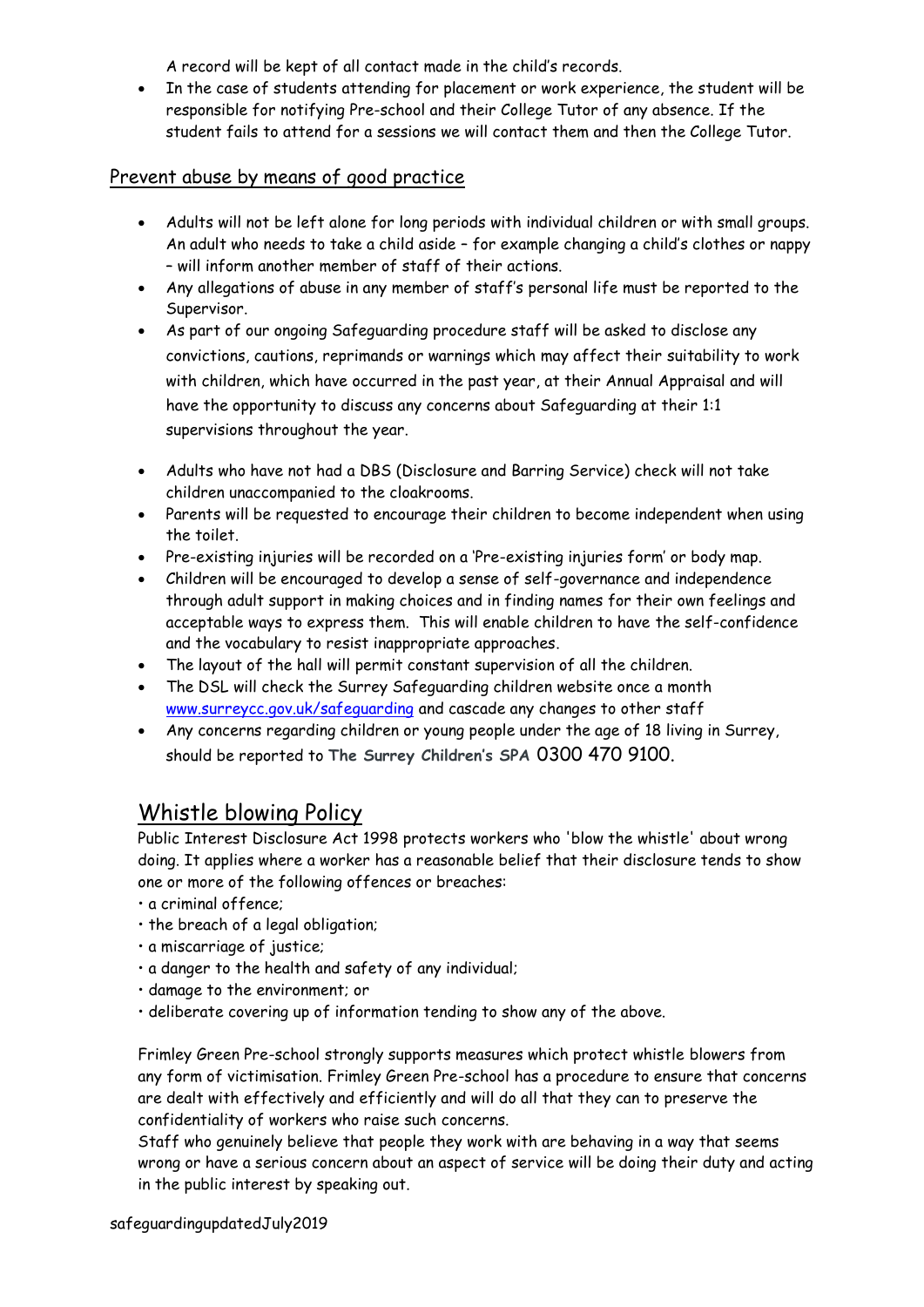#### How to raise a concern

The procedure seeks to encourage and enable individuals to disclose information through appropriate channels first, rather than going directly to an outside person or body.

- As a first step, concerns should normally be raised with the Supervisor. This depends, however, on the seriousness and sensitivity of the issues involved and who is suspected of any wrong doing. Staff can raise concerns through Ofsted's dedicated Whistle blower hotline (Tel; 0300 1233155) the local authority, The Early Years Educational Effectiveness Team or the Pre-school Committee. Whistle blowing disclosures can also be made to Ofsted via email [whistleblowing@ofsted.gov.uk](mailto:whistleblowing@ofsted.gov.uk)
- Concerns may be raised verbally or in writing. Staff who wish to make a written report are advised to set out the background and history of the concern, giving names, dates and places, where possible, and the reasons for making the disclosure. This will make the investigation easier to complete.
- Although a member of staff is not expected to prove beyond doubt the truth of the allegation, they will need to demonstrate that they have an honest and reasonable suspicion that malpractice has occurred, is occurring or is likely to occur.
- The Pre-school will respond to any concerns raised. In order to protect a member of staff who raises a concern and those accused of wrong-doing, initial enquiries will be made to decide whether an investigation is appropriate and, if so, what form it should take.
- Concerns or allegations which fall within the scope of specific procedures (for example, conduct or discrimination issues) will normally be referred for consideration under those procedures. Some concerns may be resolved by agreed action without the need for investigation. If urgent action is required this will be taken before any investigation is conducted. Staff will be told how the Pre-school proposes to deal with a concern within ten working days of the concern being brought to the Pre-school's attention.

### Confidentiality

All concerns will be treated with confidence and every effort will be made not to reveal a staff member's identity, if they so wish. However, while making all reasonable efforts to maintain the confidentiality of the matter as a whole, at a certain stage in the investigation it will be necessary to make the origin of the complaint known to the person or persons the allegations concern. All concerns raised within the remit of this procedure will be assessed to determine if the confidentiality extends to withholding the name of the complainant. There shall be a substantial reason for doing so, such as a real risk of personal harm. Complainants should be aware however, that their identity may be revealed by inference.

### Untrue allegations

The Pre-school accepts that deciding to report a concern can be very difficult and uncomfortable.

If a member of staff makes an allegation in good faith, but it is not confirmed by the investigation, no action will be taken against him/her. If, however, a member of staff makes an allegation frivolously, maliciously or for personal gain, disciplinary action may be taken against them.

Ofsted Whistle blowing Hotline 0300 123 3155 email: [whistleblowing@ofsted.gov.uk](mailto:whistleblowing@ofsted.gov.uk)

## Mobile Phone Policy

• Mobile phones may not be used in the setting by staff, parents or visitors when children are on the premises.

safeguardingupdatedJuly2019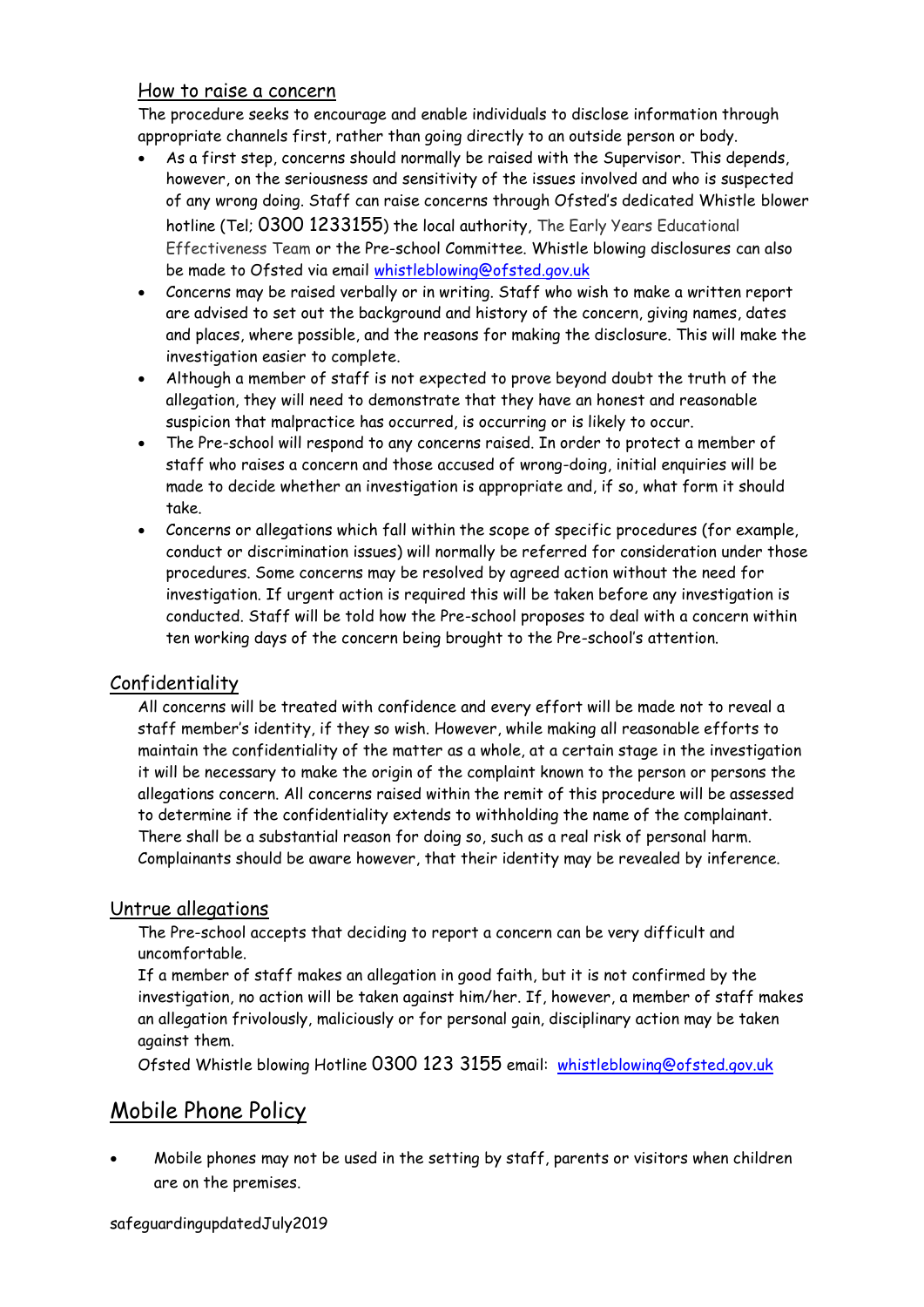- The Pre-school's mobile phone should be taken on outings along with contact numbers.
- All mobile phones should either be stored in staff handbags in the cupboard, placed in the designated box or left at home.
- Staff may make a call from their mobile in an emergency situation.
- Staff should give the Pre-school landline number as an emergency contact in the first instance.
- This policy is essential to protect staff from allegations and to ensure staff attention is always focused on the children in our care.

## Early Help Assessment

- The Early Help Assessment can be used effectively to holistically assess the whole family as part of the Team around the Family Approach.
- It is used to identify those children and families who may have additional needs or needs that mean they have been or are likely to be significantly harmed. The needs of children will be responded to appropriately by a range of agencies who work with them.
- Follow the procedure at Early Help Partnership Service on 0208 541 9282 or email [earlyhelp@surreycc.gov.uk](mailto:earlyhelp@surreycc.gov.uk)

# Prevent Duty

The Prevent Duty Guidance came into force on 1 July 2015.

It places duties on schools and registered childcare providers around keeping children safe and promoting their welfare.

Providers are required to **'have due regard to prevent people from being drawn into terrorism'**. To be both effective and lawful, early years providers must meet specific legal duties including those arising from the Prevent Duty. This sets out the need for 'British Values' to help everyone live in safe and welcoming communities where they feel they belong. These British Values are defined as:

- democracy
- the rule of law
- individual liberty and mutual respect
- tolerance of those with different faiths and beliefs

Not unique to Britain, these values are universal aspirations for equality. As such they are fundamental to helping all children become compassionate, considerate adults who form part of a fair and equal society.

As a provider we will demonstrate these values through the management and implementation of the EYFS, and through policies and procedures relating to equality, behaviour, safeguarding and British values, with which the Prevent Duty is consistent.

We will ensure that we share these values, and that they are understood and applied by all staff, volunteers, and where appropriate, parents. Failure on our part to do so may result in funding being withdrawn by the local authority.

To fulfil the Prevent Duty, we will ensure

• we focus on children's personal, social and emotional development, ensuring children learn right from wrong, mix and share with other children, value other's views, know about similarities and differences between themselves and others, and challenge negative attitudes and stereotypes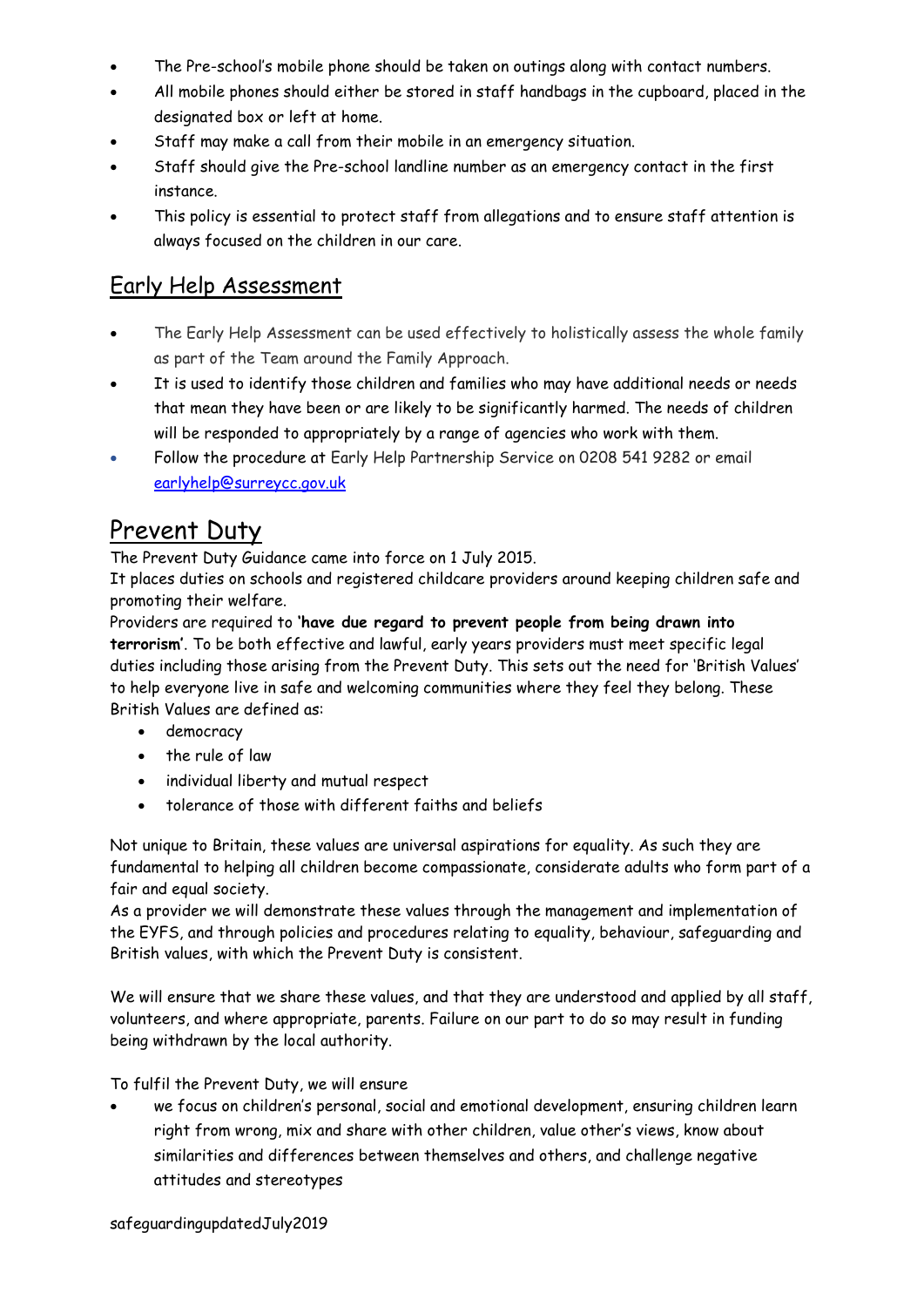- that staff are alert to harmful behaviours by influential adults in the child's life. This may include discriminatory and/or extremist discussions between parents, family and/or staff members
- that we take action when we observe behaviour of concern
- that staff are able to identify children who may be vulnerable to radicalization, and know what to do when they are identified
- that we assess the risk of children being drawn into terrorism, and work in partnership with local partners such as the police, Prevent Co-ordinators, Channel Police Practitioners and their LSCB, to take account of local risks and respond appropriately
- that we make referrals to local Channel Panels, Channel Police Practitioners or the LSCB, if there are concerns that an individual may be vulnerable to being drawn into terrorism or extremism
- that staff will assess their training needs in the light of their assessment of the risk

# Female Genital Mutilation (FGM)

This is illegal in the UK, yet for some communities it is considered a religious act and cultural requirement. It is illegal for someone to arrange for a child to go abroad with the intention of having her circumcised. If any of the above areas of concern is brought to the attention of Frimley Green Pre-school we will report those concerns to the appropriate agency in order to prevent this form of abuse taking place.

FGM is medically unnecessary, extremely painful and has serious health consequences, both at the time when the mutilation is carried out and in later life. The age at which girls undergo FGM varies enormously according to the community. The procedure may be carried out when the girl is new born, during childhood or adolescence, just before marriage or during the first pregnancy.

Some warning signs that **MAY** indicate a girl is at risk of FGM include:

- Parents requesting an extended leave from school on top of school holidays
- If a girl comes from a country that has high prevalence of FGM
- Mother and other siblings have already undergone FGM
- Child may indicate that they are going for a special event

#### Action to be taken

If a woman is at imminent risk of FGM, the police should be notified by phoning 999, or in person at a police station. If the risk is not imminent then phone 101.

If the woman is an 'adult at risk' as set out in the Care Act than you should also contact Adult Social Care under the usual safeguarding adults arrangements.

If you have concerns a child is at risk of, or experienced FGM, this must be reported immediately to the police. It is important to also follow the procedures that are available on the Surrey Safeguarding Children's Board website.

Always consider whether there are other members of the family (adults or children) at risk and if so, report it.

# Honour Based Violence

Honour based violence is a 'crime or incident, which has or may have been committed to protect or defend the honour of the family and/or community'. It is important to be alert to signs of

#### safeguardingupdatedJuly2019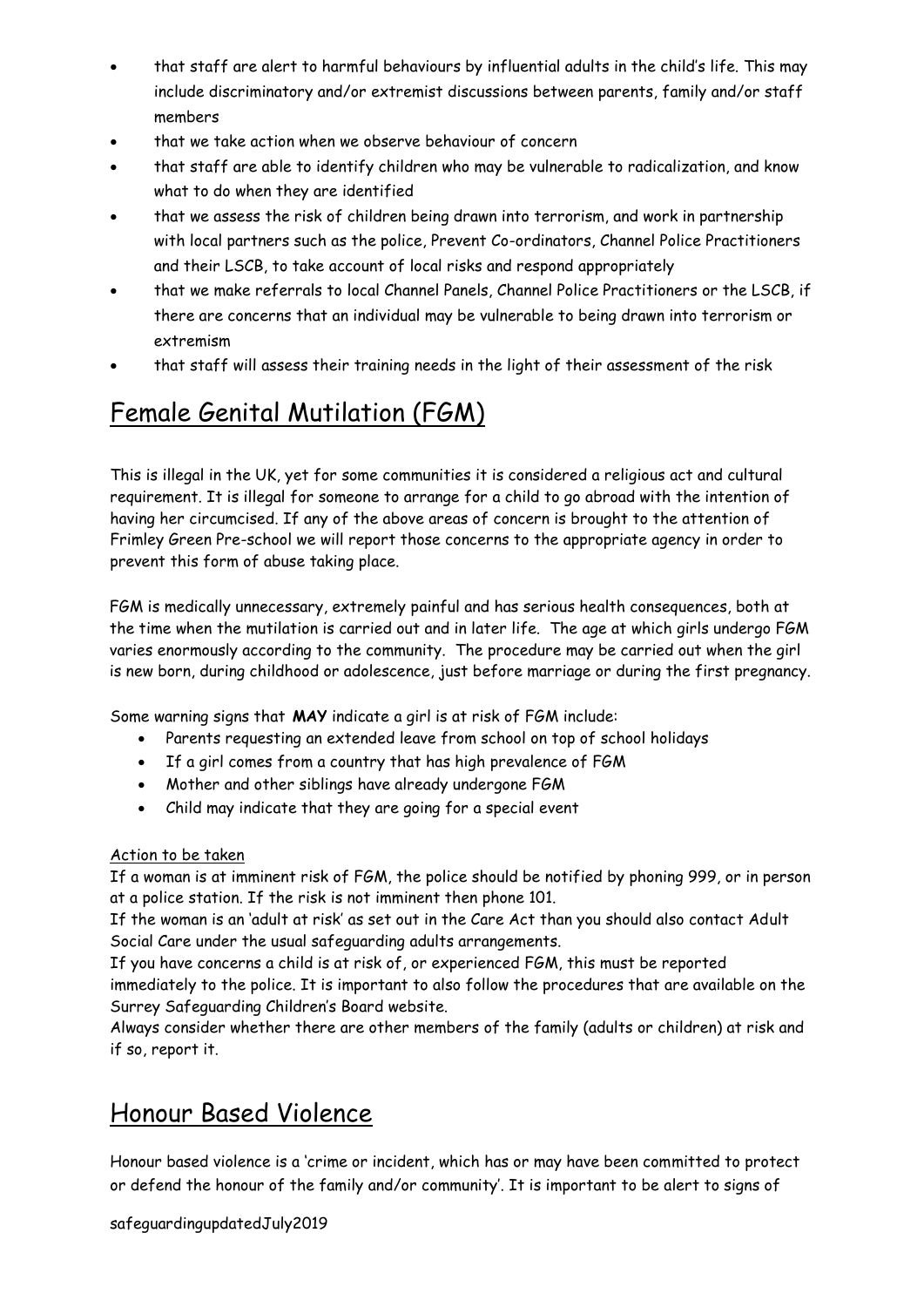distress and indications such as self-harm, absence from setting, infections resulting from female genital mutilation, isolation from peers, being monitored by family, not participating in setting activities, unreasonable restrictions at home. Where it is suspected that a child/young person is at risk form Honour based violence we will report those concerns to the appropriate agency in order to prevent this form of abuse taking place.

In all cases, the police should be notified either by phoning 101 or 999 (in cases of emergency) or in person at a police station.

If it involves an 'adult at risk' as set out in the Care Act than you should also contact Adult Social Care under the usual safeguarding adults arrangements.

Always consider whether there are other members of the family at risk and if so report it.

# Forced Marriage

Forced marriage is illegal and a form of child abuse. A marriage entered into without the full and free consent of one or both parties, where violence threats or coercion is used. Frimley Green Pre-school does not support forced marriage.

# Breast Ironing

Breast Ironing also known as "Breast Flattening" is the process whereby young pubescent girls breasts are ironed, massaged and/or pounded down through the use of hard or heated objects in order for the breasts to disappear or delay the development of the breasts entirely. It is believed that by carrying out this act, young girls will be protected from harassment, rape, abduction and early forced marriage and therefore be kept in education.

Much like Female Genital Mutilation (FGM), Breast Ironing is a harmful cultural practice and is child abuse. Professionals working with children and young people must be able to identify the signs and symptoms of girls who are at risk of or have undergone breast ironing. There is no specific law within the UK around Breast Ironing, however it is a form of physical abuse and if professionals are concerned a child may be at risk of or suffering significant harm

they must refer to their Local Safeguarding Children's Board Procedures.

# Child Sexual Exploitation

Child sexual exploitation is a form of sexual abuse where children are sexually exploited for money, power or status. It can involve violent, humiliating and degrading sexual assaults. In some cases, young people are persuaded or forced into exchanging sexual activity for money, drugs, gifts, affection or status. Consent cannot be given, even where a child may believe they are voluntarily engaging in sexual activity with the person who is exploiting them. Child sexual exploitation doesn't always involve physical contact and can happen online. A significant number of children who are victims of sexual exploitation go missing from home, care and education at some point.

Some of the following signs may be indicators of sexual exploitation:

- Children who appear with unexplained gifts or new possessions;
- Children who associate with other young people involved in exploitation;
- Children who have older boyfriends or girlfriends;
- Children who suffer from sexually transmitted infections or become pregnant;
- Children who suffer from changes in emotional well-being;
- Children who misuse drugs and alcohol;
- Children who go missing for periods of time or regularly come home late; and
- Children who regularly miss school or education or don't take part in education.

safeguardingupdatedJuly2019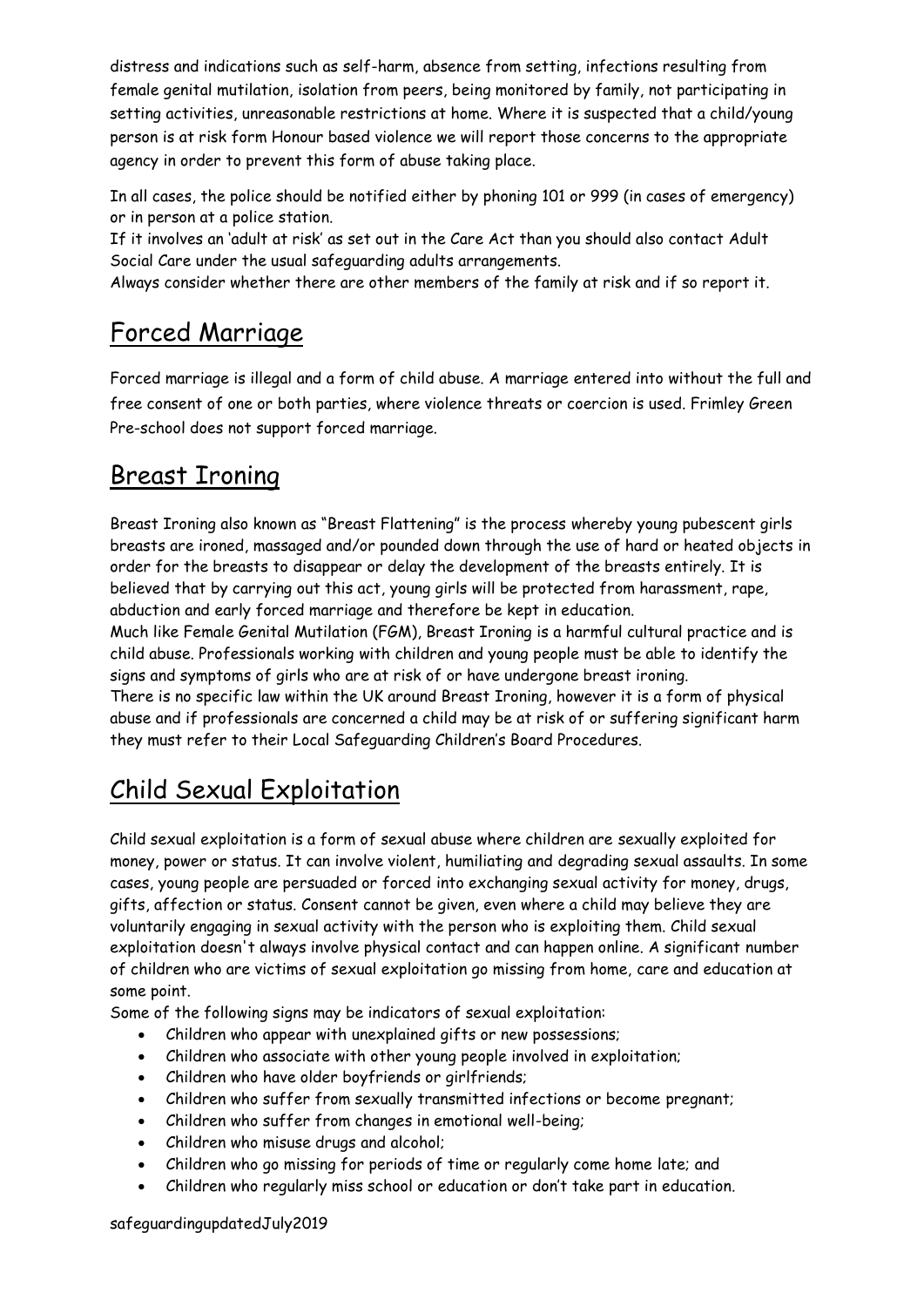Staff at Frimley Green Pre-school will report any concerns regarding child sexual exploitation.

## See also E-safety Policy and Acceptable Use Policy

## Contact Details

## Surrey Children's SPA

Telephone: 0300 470 9100 Email: [csmash@surreycc.gov.uk](mailto:csmash@surreycc.gov.uk) Secure email: [csmash@surreycc.gcsx.gov.uk](mailto:csmash@surreycc.gcsx.gov.uk) or Egress

### Or the Emergency Duty Team - Out of hours 5pm -9am 01483 517898

## Surrey Safeguarding Children Board

- SSCB Support Team: 01372 833330
- SSCB Chair: 01372 833378
- SSCB Training: 01372 833330 or [sscb.training@surreycc.gov.uk](mailto:sscb.training@surreycc.gov.uk)

### Local Authority Child Protection Designated Officer

(LADO) Tel No: 0300 123 1650 (option 3) Emergency Duty Desk – 01372 833321 Email:

**NSPCC** Tel No: 0808 800 5000 [www.nspcc.org.uk](http://www.nspcc.org.uk/)

## Ofsted

Piccadilly Gate, Store Street, Manchester M1 2WD Tel: 0300 1231231 [www.ofsted.gov.uk](http://www.ofsted.gov.uk/)

Ofsted Whistle blowing Hotline 0300 123 3155 [whistleblowing@ofsted.gov.uk](mailto:whistleblowing@ofsted.gov.uk)

### Disclosure & Barring Service

DBS barring PO Box 3963 Royal Wootton Bassett SN4 4HH United Kingdom Tel: 03000 200 190 <https://www.gov.uk/government/organisations/disclosure-and-barring-service>

### Early Help

Early Help Partnership Service on 0208 541 9282 or Email: [earlyhelp@surreycc.gov.uk](mailto:earlyhelp@surreycc.gov.uk)